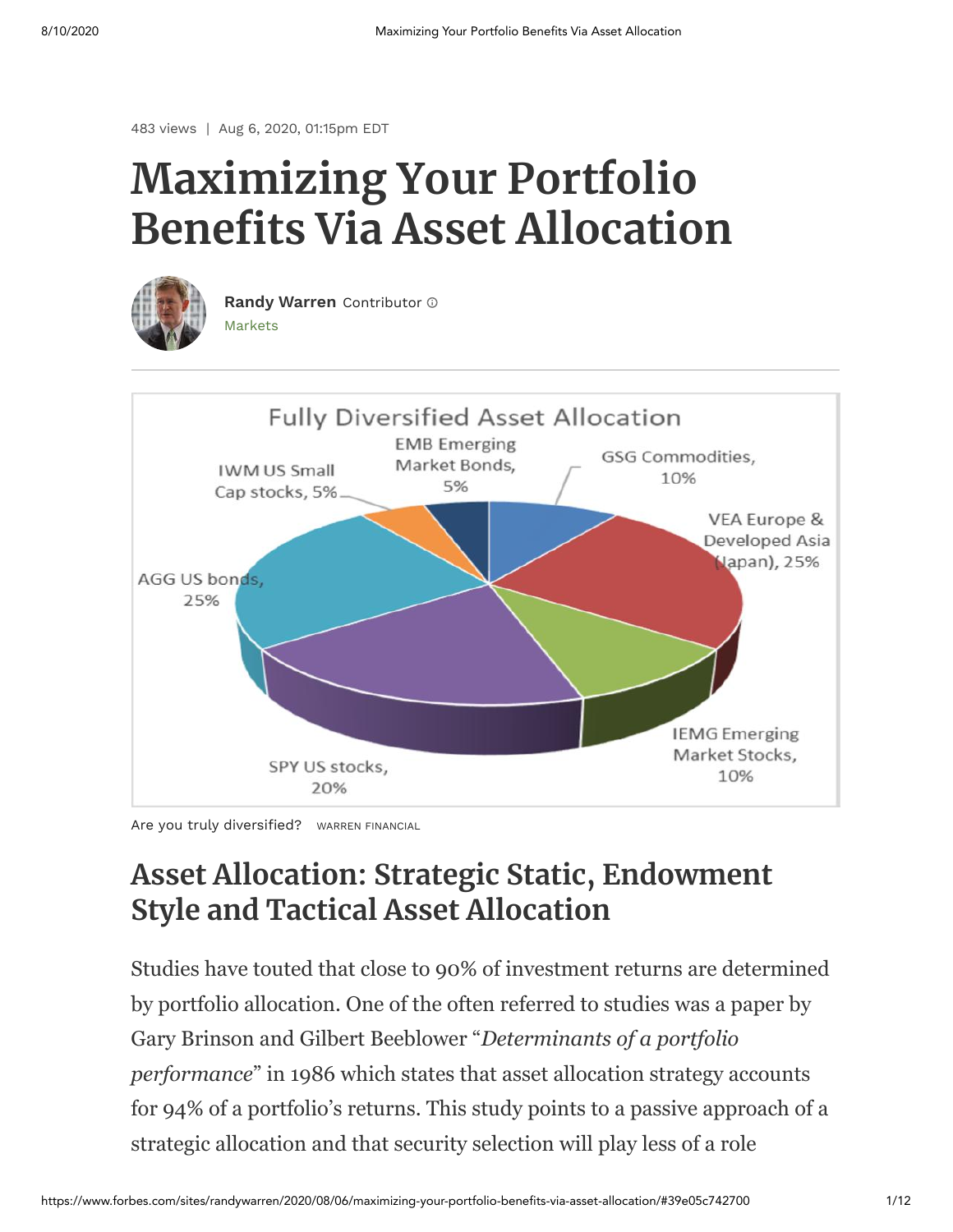in investment returns. Since the Financial Crisis in 2008 the strategic asset allocation model has come under scrutiny as asset classes have become more correlated.

## **Definition of the Types of Asset Allocation:**

#### **First a few definitions:**

- **Asset Allocation -** simply, how you divide your money into various categories i.e.: stocks, bonds, cash.
- **Correlation** *-* a statistical measurement used to convey the strength and direction of a relationship between two variables, for instance, there is a very high correlation between the daily rise in temperature compared to the daily rising of the sun, and there is a very low correlation between the daily temperature and the day of the week.
- **Strategic Portfolio Allocation** the traditional method aligned with **Modern Portfolio Theory** which was defined by Harry Markowitz in 1952. Strategic asset allocation involves setting targets for broad-based diversification across multiple asset classes. When creating the portfolio, the manager establishes an asset mix based on the expected long-term risk and return dynamics of each asset class.
- **Tactical Asset Allocation** often poorly defined by many in the financial industry, implying that it is about timing the markets or active portfolio trading. It is driven by the prediction of underlying shifts in macro trends which occur over long periods of time (years) and then allocating assets accordingly. It similar to strategic allocation in that there is a target allocation for the major categories such as stocks, cash, and bonds but the target allocation is more flexible and can be adjusted given the economic and fundamental conditions. Some allocation categories may be completely avoided given the risk/return expectations.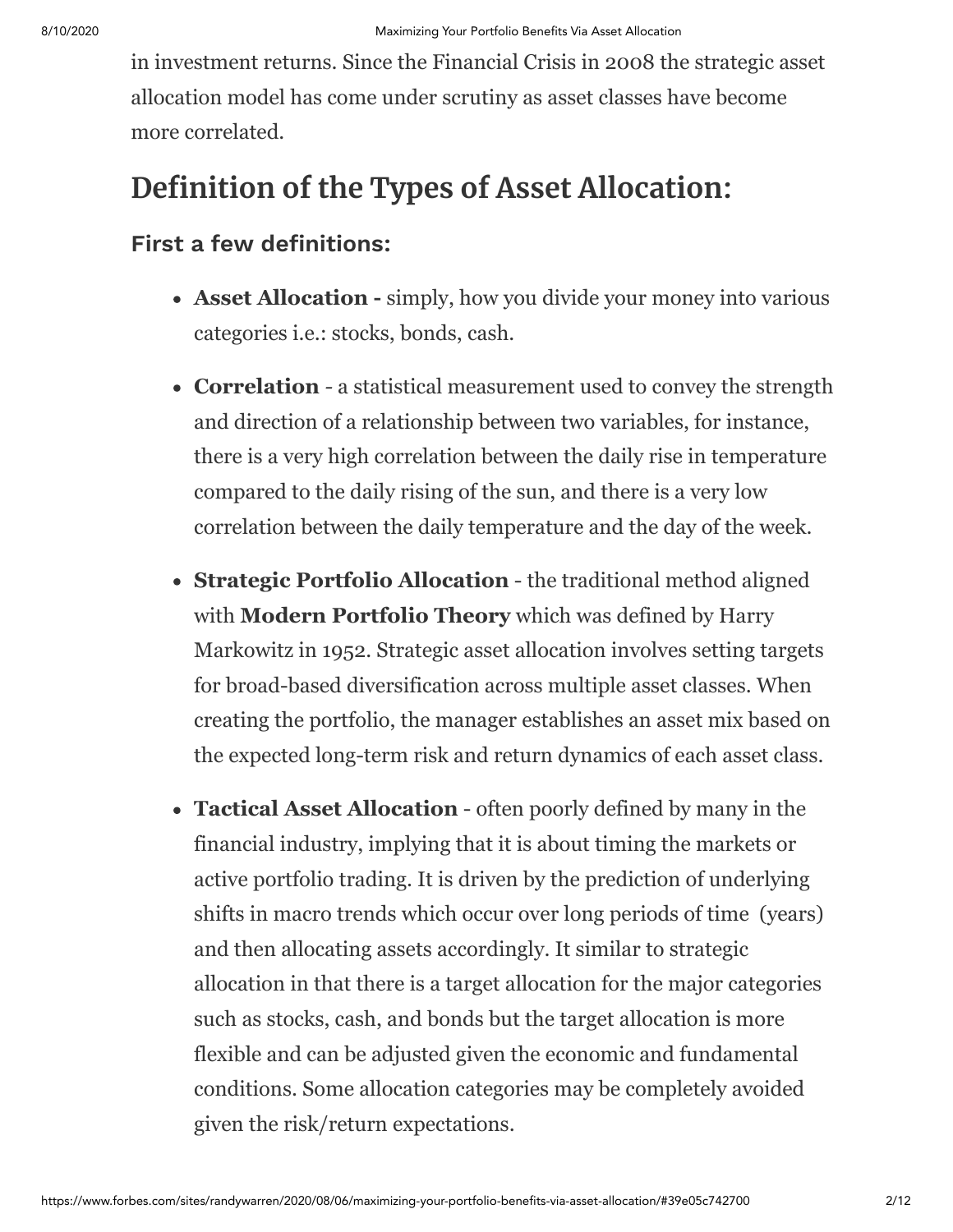#### **Are you truly Diversified?**

Until the early 90's Strategic/Modern Portfolio Theory had a big influence on the allocations of pension funds and endowments and how their portfolios were structured. Today many Wall Street firms and advisors still use this theory to structure portfolios for individual investors. The rational is that this model is used by large institutions, it can be applied for the longterm, it is passive, disciplined, and eliminates the inclination for individual investors to overtrade or use market timing thus keeping investors in the market. The idea behind the theory is to allocate to asset classes that are less correlated or negatively correlated to each other with the expectation of enhanced returns and reduced risk to the portfolio. Key to Modern Portfolio Theory is to rebalance back to original weightings at set times with the idea being to purchase undervalued assets while trimming overpriced assets. The assumption is that asset classes will revert back to the long term average performance ("reversion-to-the-mean"). The Strategic model came into question as the correlation of most asset classes, outside of government bonds, became highly correlated during the large market declines and still have not started behaving statistically/predictability as in the past after the markets began to recover. This has led to the Modern Portfolio/Strategic theory models dramatically underperforming the major averages for the last 10 years. Over the past 10 years, the broad diversification to sub-categories such as International, Emerging Market stocks and bonds, and Commodities have worked against those portfolios. An important fact to keep in mind is that correlations change over time, sometimes quite dramatically.

#### **Recommended For You**

Ä

**[President Trump Signs Executive Orders For \\$400 Unemployment Insurance, Payroll Tax](https://www.forbes.com/sites/jimwang/2020/08/08/president-trump-signs-executive-orders-for-payroll-tax-holiday-enhanced-unemployment-insurance-student-loans-deferred-and-eviction-moratorium/) Holiday, Student Loan Relief, and Eviction Moratorium**

**[Did You Get A Second Stimulus Check Today? Here's Why](https://www.forbes.com/sites/jimwang/2020/08/07/did-you-get-a-second-stimulus-check-today-heres-why/)**

**[\\$600 Unemployment Checks And Second Stimulus Check Update — Here's What We Know](https://www.forbes.com/sites/jrose/2020/08/07/600-unemployment-checks-and-second-stimulus-check-update---heres-what-we-know/)**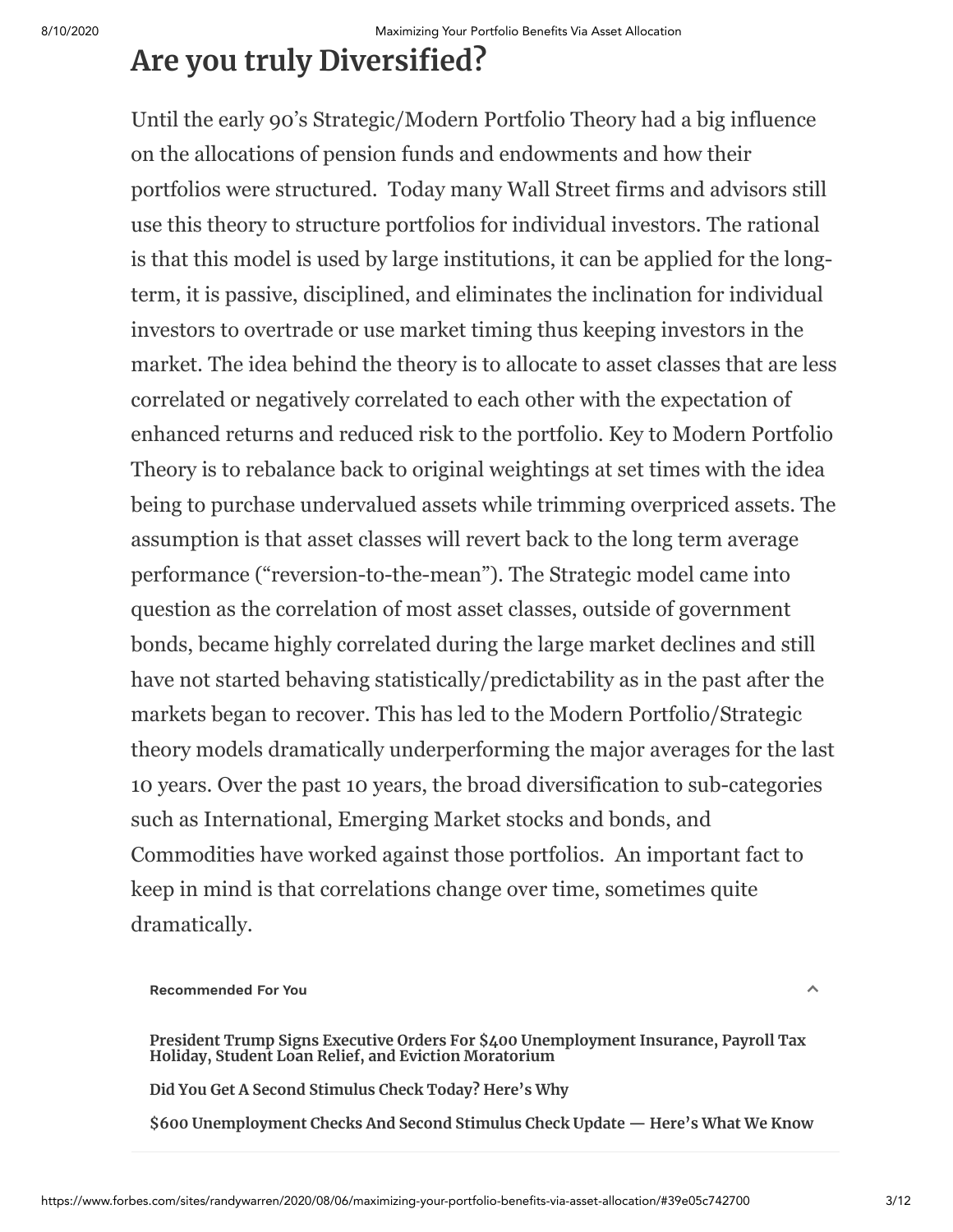The Strategic model is less sensitive to macro-economic and demographic shifts and heavily relies on the statistical reversion to the mean with the expectation that asset class will be driven accordingly. Some important demographic shifts include the pattern of savings by a retiring population (demand for fixed income), quantitative easing and low inflation that have reduced interest rates (bull market in bonds since the early 1980s), the increase in the level of debt by governments and its effects on secular slower economic growth that started with the financial crisis in 2008 (demand for US risk assets as US economy has been the strongest worldwide).

Tactical Asset allocations are generally implemented based on current and future analysis of market trends and are adjusted periodically. Like Strategic allocation there may be an overall allocation target such as 70% to equities and 30% to fixed income. The major difference from the MPT/Strategic models is that the Tactical models allow for flexibility in the allocations. The Tactical models may increase or reduce the weightings based on these long term fundamentals. Simply put, managers seek to create additional return by concentrating weightings in certain asset classes and securities that are expected to outperform the benchmark indices regardless of market direction. Warren Buffet was quoted saying, " that if you lived in a growing town and you owned stock in three of the best enterprises in the town, isn't that diversified enough?"

Using a 70/30 allocation the Strategic model can be broken down as shown in the chart below compared to a Tactical 70/30 allocation.



WARREN FINANCIAL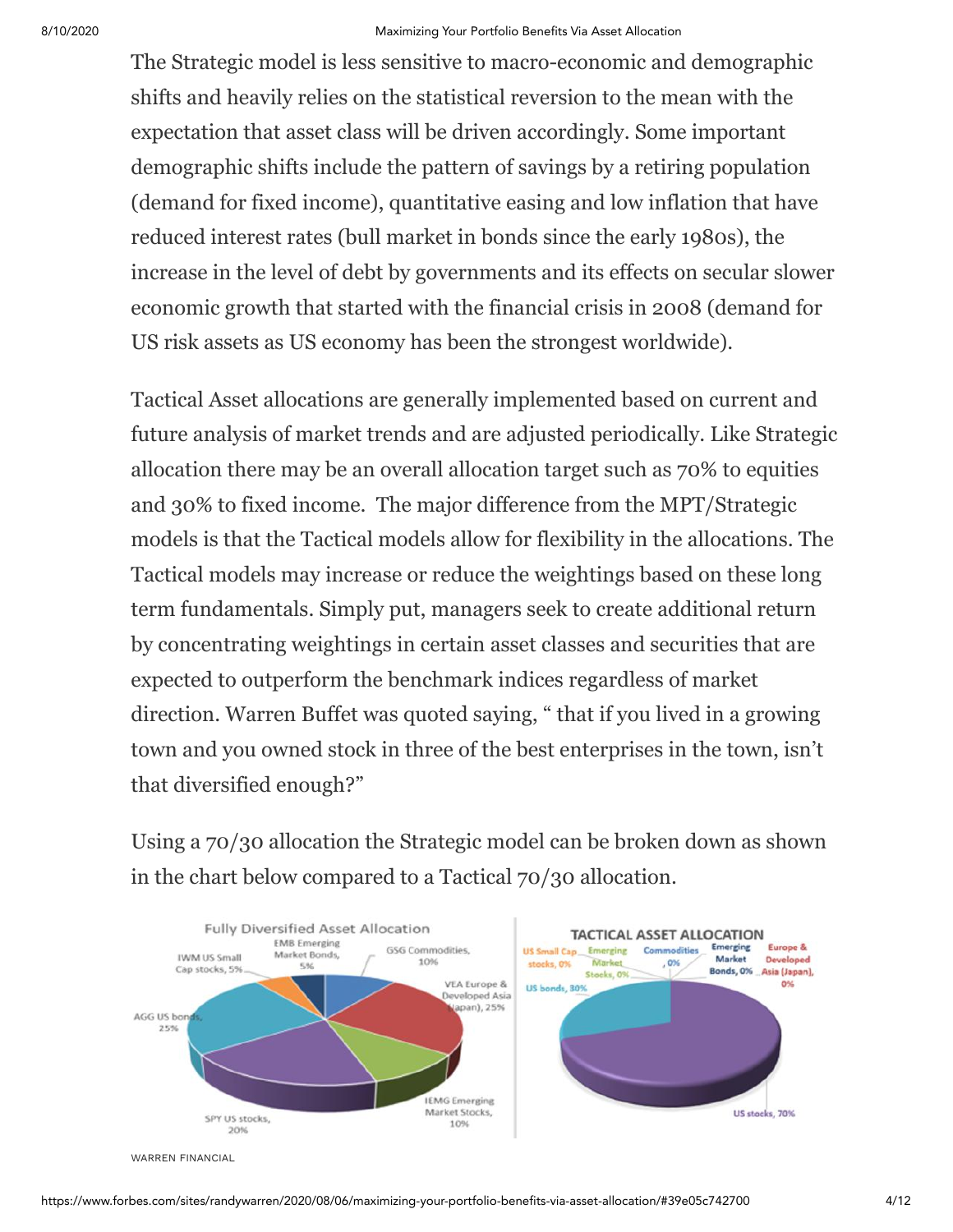The return on a strategic 70/30 portfolio with allocation to international, emerging market stocks and bonds and commodities, as shown above, over the last 10 years (through  $6/30/2020$ ) was 3.65%. If the portfolio was tactically weighted to just the US 70% S&P and 30% AGG (benchmark for bonds) the return would have been  $7.28\%$ . The S&P index (SPY) [SPY +0.1%](https://www.forbes.com/investment-funds/spy/) was up 9.38%, and Bonds ([AGG](https://www.forbes.com/investment-funds/agg/))  $\overline{AGG}$  up +3.19% on an annualized basis during that time frame. Interestingly enough, the inclusion of weightings to developed international, emerging market stocks and commodities has worked against the strategic portfolio. International stocks ([VEA](https://www.forbes.com/investment-funds/vea/))  $|vec$  were up  $+3.21\%$ , Emerging markets ([IEMG](https://www.forbes.com/investment-funds/iemg/))  $\overline{\phantom{a}}$  lemg down -0.15% and Commodities (GSC) were down -11.22% annualized over that 10-year period (ending June 30, 2020). A Tactical allocation weighting would have been a significantly more profitable allocation over the past decade.



WARREN FINANCIAL

One explanation for the drag on the strategic portfolio (which includes diversification to international, emerging market stocks and bonds and commodities) is that correlations between allocations have tended to increase in negative markets, but not in positive markets. This "correlation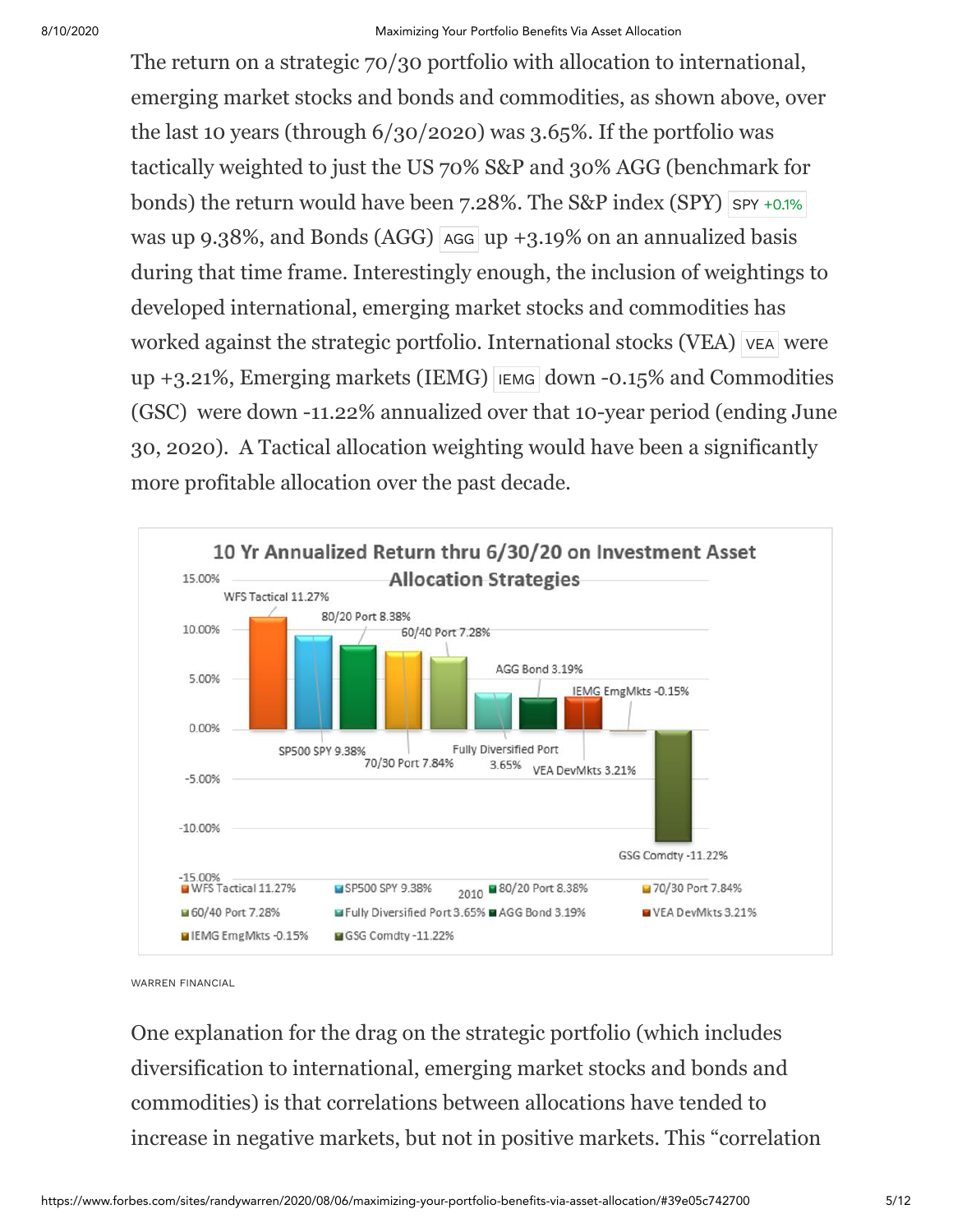problem" could be due to the fact that fundamentals become extremely more important in up markets whereas simple investor panic is the overwhelming characteristic in dramatic market downturns.

| <b>Correlation to the S&amp;P Index</b> |            |                   |           |  |  |  |  |  |  |
|-----------------------------------------|------------|-------------------|-----------|--|--|--|--|--|--|
| <b>Asset Class</b>                      | <b>ETF</b> | Long term average | 2007-2009 |  |  |  |  |  |  |
| Investment grade bonds                  | AGG        | $-0.01%$          | 4.10%     |  |  |  |  |  |  |
| Commodities                             | GSG        | 50.10%            | 56.50%    |  |  |  |  |  |  |
| <b>International Equities</b>           | EFA        | 73.00%            | 91.50%    |  |  |  |  |  |  |
| Emerging market                         | <b>EMM</b> | 56.00%            | 85.30%    |  |  |  |  |  |  |
| <b>REITS</b>                            | VNQ        | 73.50%            | 82.00%    |  |  |  |  |  |  |
| High Yield Bonds                        | HGY        | 51.00%            | 73.80%    |  |  |  |  |  |  |

WARREN FINANCIAL

The real question is "Does allocation to riskier sub asset classes in a strategic portfolio truly provide diversification?". This seems to highlight an important distinction between risk diversification and return diversification. In general, bonds have lower volatility and add stability to a portfolio in times of market stress whereas risk premium sub asset classes provide some diversification but may have been added to provide higher returns.

As an example of Strategic versus Tactical allocation during the financial crisis, compare a 70/30 Strategic portfolio and a Tactical portfolio of 100% US equities. During the crisis, the Tactical manager adjusted the weightings to 50% equities and 50% bonds. The drawdown of the S&P 500 was nearly 40%, compared to the Strategic/diversified portfolio which was down 26%, but a Tactical portfolio that was flexible and reduced its equity weighting to 50% was down only 19%. This move allowed the Tactical investor to recover to pre-crisis levels much quicker than for the other investment styles. Anyone can back test a model and have the results come out to their own advantage, but this was an actual tactical move by Warren Financial during the 2008 crisis.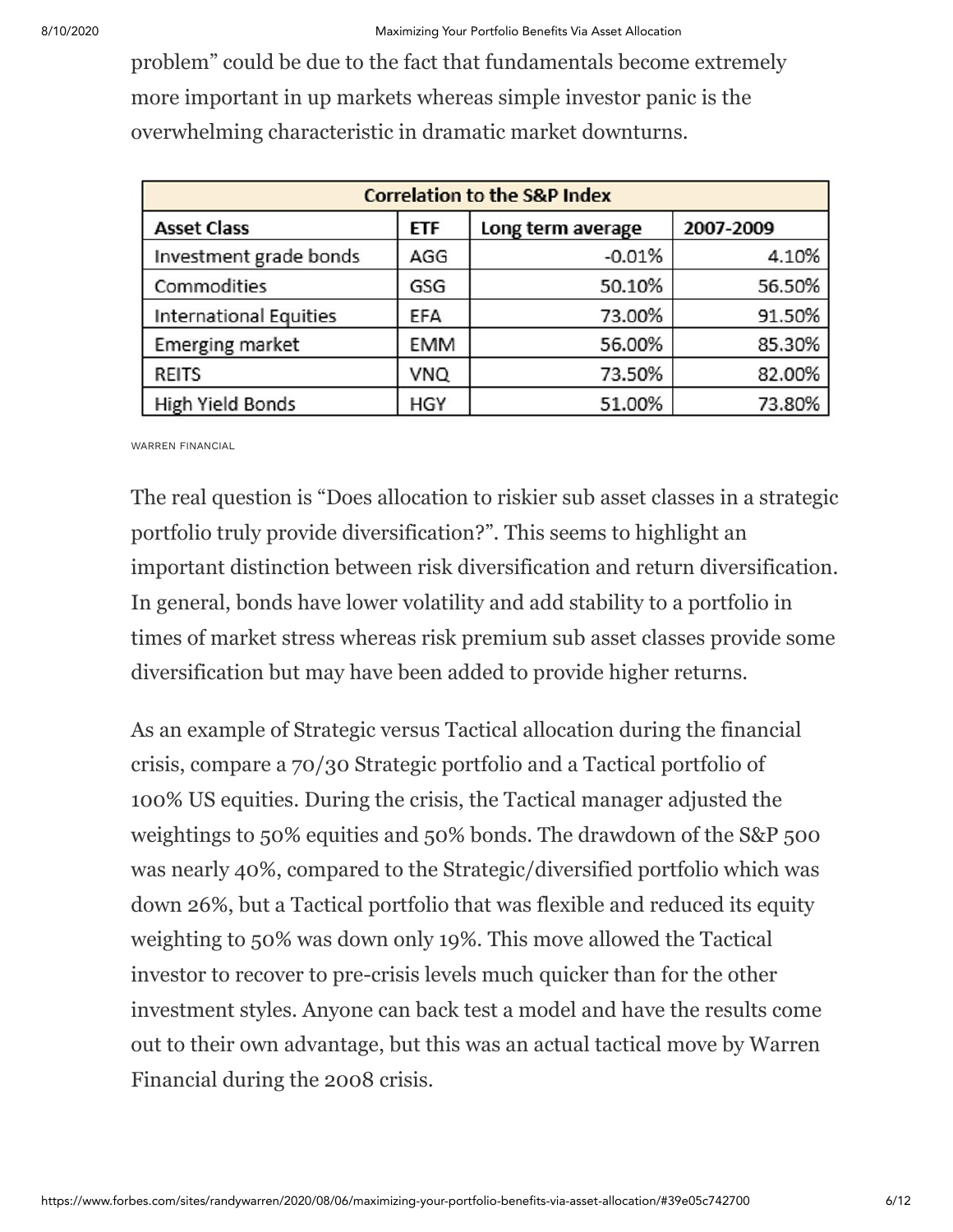8/10/2020 Maximizing Your Portfolio Benefits Via Asset Allocation

**WFS Client returns (after costs)** VS SP500 (w dividends based on SPY)

vs Fully Diversified Portfolio (w div, after costs)



WARREN FINANCIAL

## **The Classic 60/40 Portfolio**

One of the most commonly referred to asset allocation models has been the 60/40 portfolio. It has served as a benchmark for most moderate risk-taking investors and most investment managers. The chart below shows that this portfolio which is allocated to the US markets has kept pace with the indices. The 60/40 portfolio has returned close to 7.28%, with the S&P returning 9.38% and Bonds(AGG) 3.19% over the last 10 years through June 30, 2020. Note the correlation has been negative between stocks and bond and bonds provide low volatility, but the return on bonds has not kept up with equity returns even during the past 30 year bond bull market.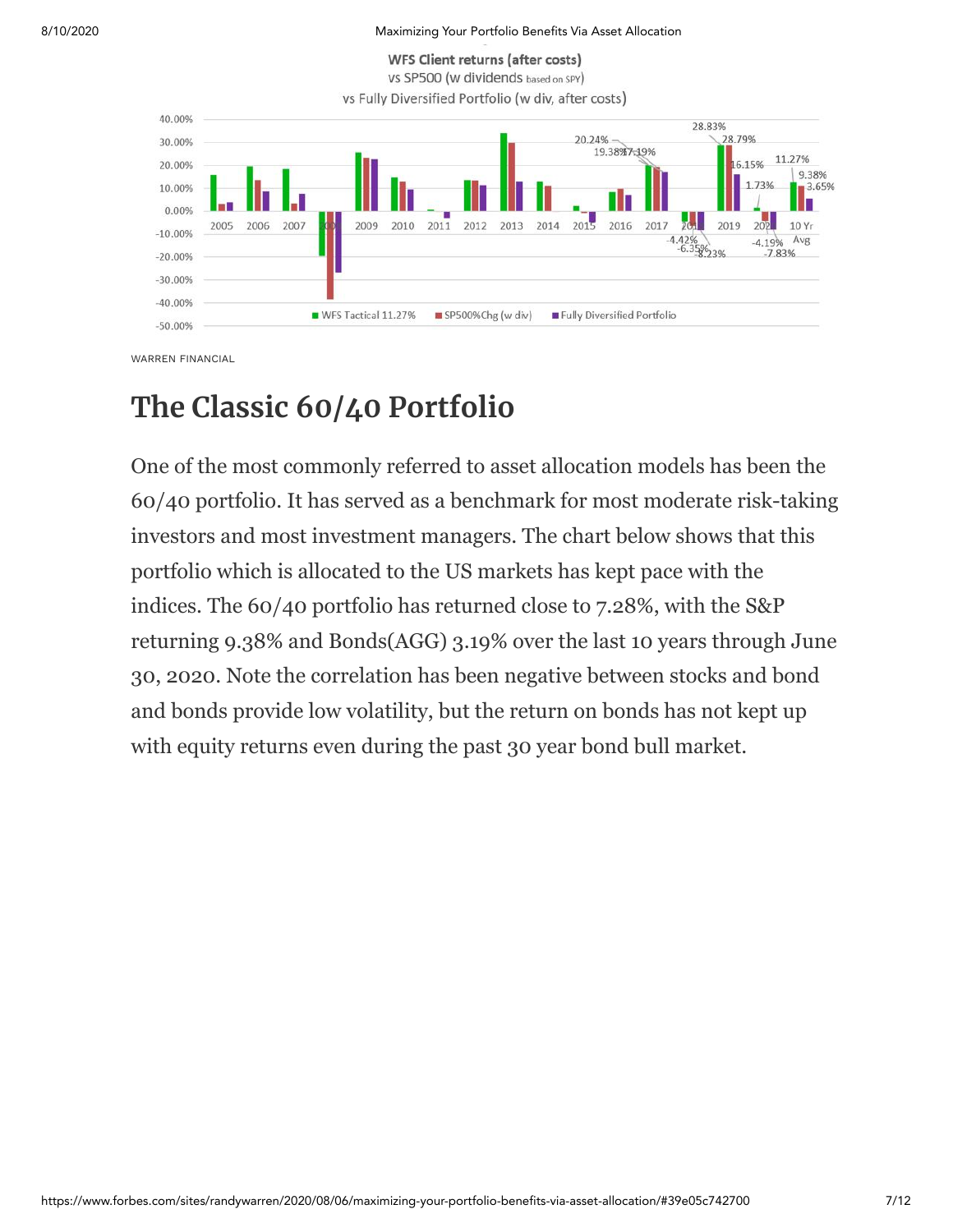

10 Yr Annualized Return on Investment Asset Allocation Strategies

WARREN FINANCIAL

Rather than throwing his/her hands up and allocating assets all across the globe in hopes of a return-to-the-mean, a tactical manager may make a tactical decision and look at the fundamentals of the present situation (1) historically low interest rates - less than 0.6% on the Treasury 10-year; (2) notice the correlation of stocks to bonds has been negative for 20 years. This realization would then lead to a decision to underweight to US and international bonds thinking that a positive correlation could develop with the return of inflation. The resulting conclusion would be that bonds will likely dramatically underperform their returns over years past. Also, with central banks likely to keep rates low into future economic cycles, increasing an allocation to equities and alternative assets may prove to be appropriate.

## **A Shift in Styles for Endowments and Pension Funds**

As discussed earlier, some investment firms have begun to mimic the institutional pension and endowment model. For the most part this strategic portfolio is still the model used today at many firms and with robo-advisors.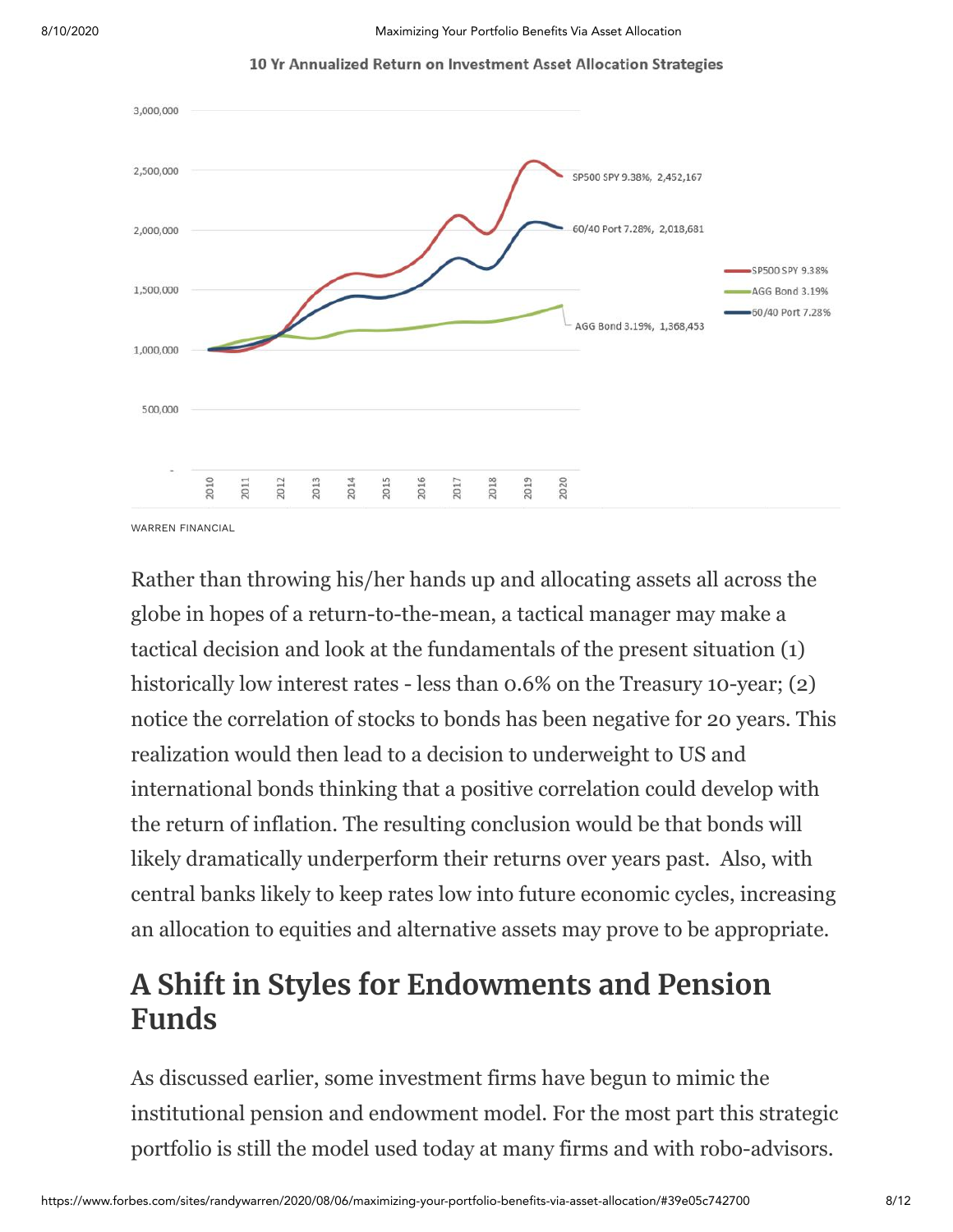The year 1985 was the advent of the Endowment model moving away from the strategic model. This was dubbed the Yale Endowment model based on the Yale University endowment which diversified away from the traditional 60/40 portfolio mix using the long-term horizon of their endowment and investing in alternative investments. Endowments started to invest in alternative investments such as venture capital, private equity, real estate and hedge funds. The aim was to yield a risk-adjusted return above the 60/40 strategic asset allocation while simultaneously reducing the volatility. The graph below shows that the typical endowment portfolio does not look anything like the 60/40 portfolio!



WARREN FINANCIAL

For several years, the top 20 university endowments were outperforming the public pension funds. Within the last 10 years public pension funds have started to diversify into alternative investments. As a side note, in 2019, Yale and a many of the major school endowments did fall into the reversion-tothe-mean "value trap" in the case of international equity markets. They increased their international equity allocation to 15.3% while decreasing their US equity allocation to 3.5%. Since the reversion-to-the-mean didn't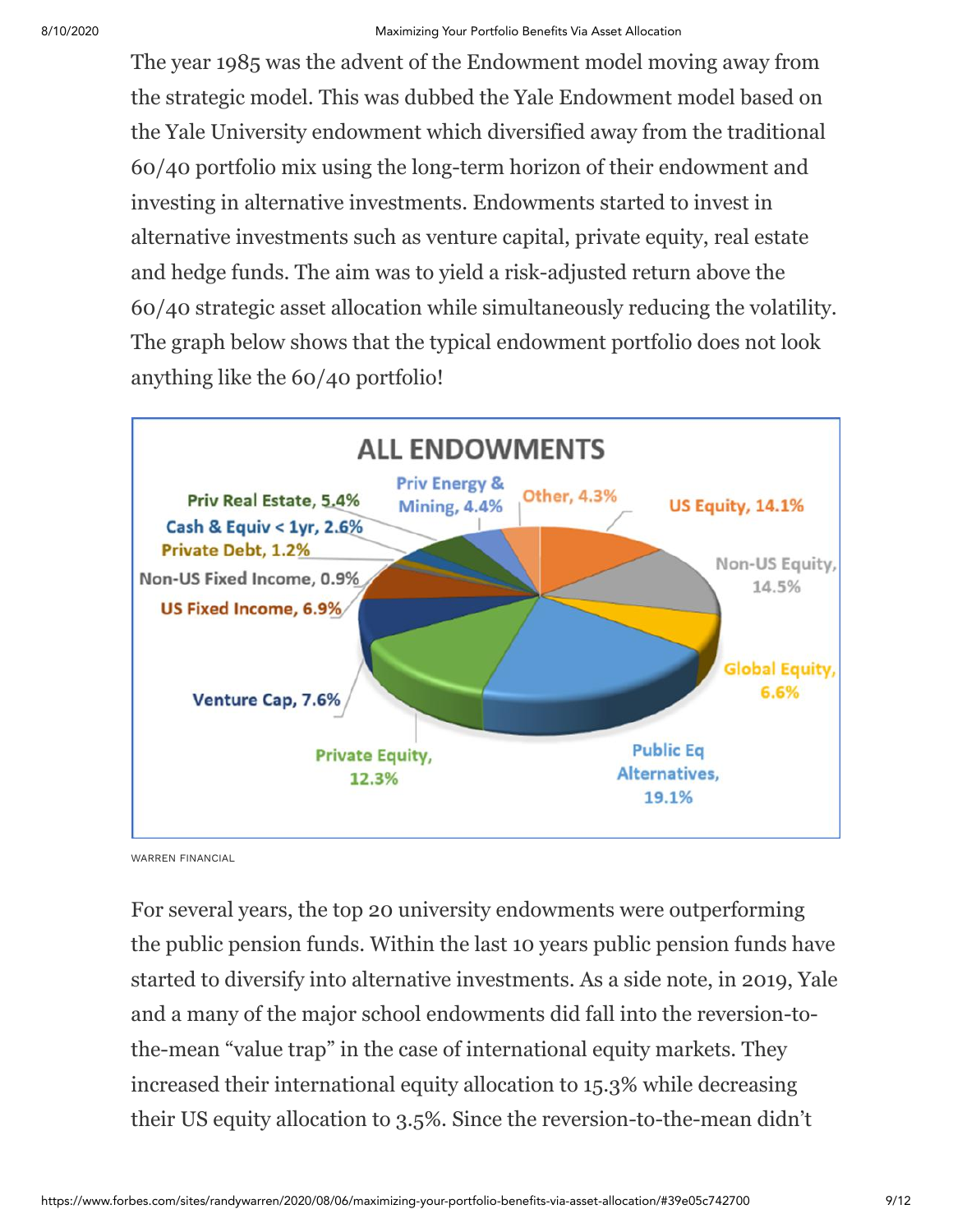occur (and has not occurred for over 10 years) this resulted in poor performance of just 5.7% compared to the S&P of 28.79%.



**Average Net Endowment Returns, Fiscal Year** 

WARREN FINANCIAL

The individual investor has more difficulties taking advantage of the same opportunities in this strategy due to net worth requirements for the private investments and lack of liquidity. There have been some 1940 Act funds that have tried to provide opportunities but have lacked quality managers in these areas. In the private investment area, it is really the top 10% of managers that separate themselves from the rest of the field in the alternative investment space.

## **Summary: What an Investor needs to think about!**

Charlie Munger once said ,"The idea of diversification makes sense to a point. If you do not know what you're doing and you want the standard result and not be embarrassed, why, of course, you can widely diversify."

The style of asset allocation has evolved from the Modern Portfolio theory in the 1950s to the benchmark 60/40 portfolio and then in 1985 to the endowment allocation. All these asset allocation styles have found places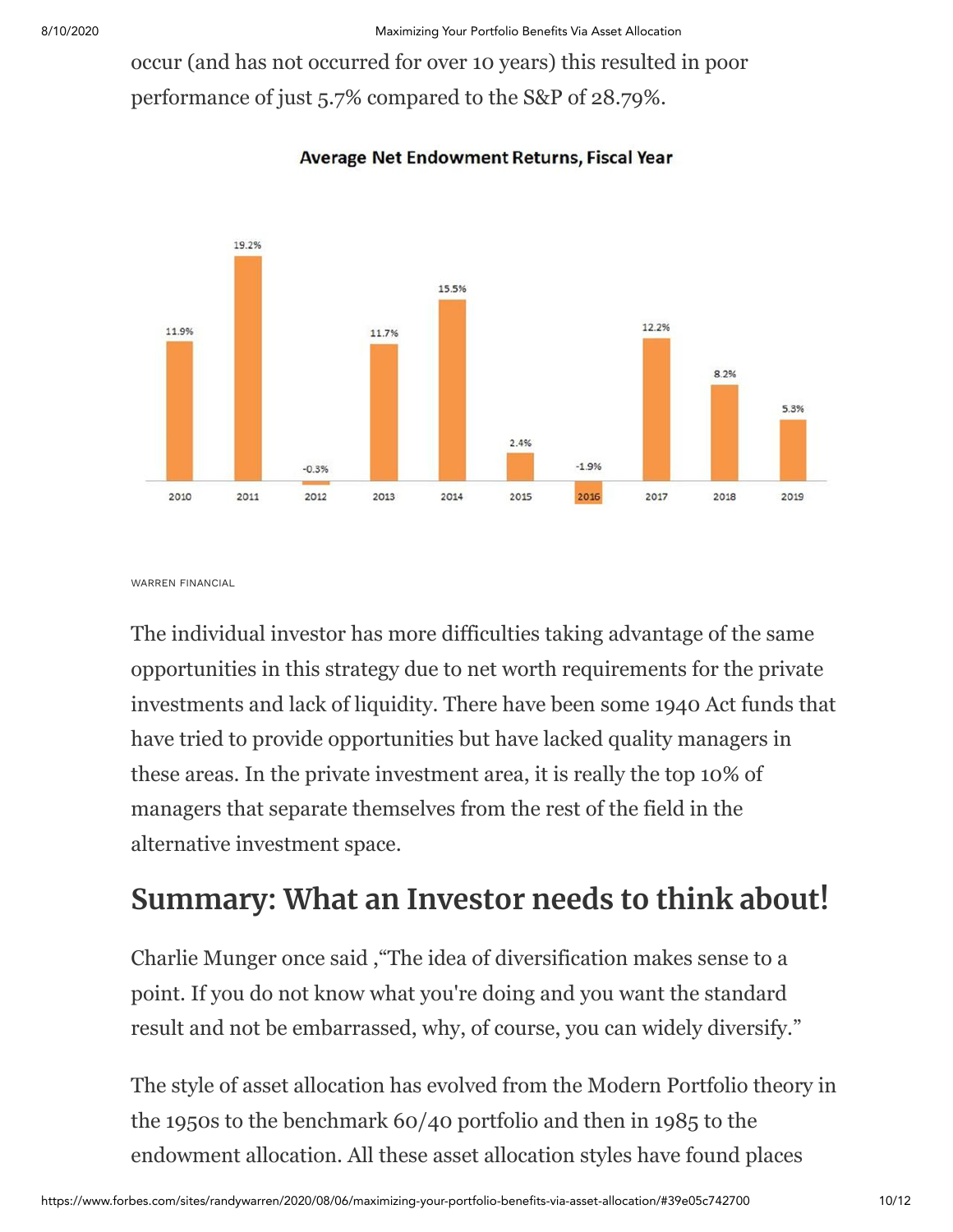#### 8/10/2020 Maximizing Your Portfolio Benefits Via Asset Allocation

within the investment community. The main problem is that these styles fall back on the mathematical models and correlation for diversification. Asset strategists at many firms alter weighting to traditional asset classes and claim they are tactical. The weights do not change significantly and therefore there is no dramatic difference to their models or returns. No single mix of assets will remain optimal over the long term. With below normal economic growth rates, low inflation and historically low interest rates, correlations will continue to shift over time. Assets that were negative in the past may very well change to positive as the macro situation changes, such as with longer-term bonds.

The Strategic model/multi asset model in theory may sound wise but in sharp downturns has offered little protection. The weakness of those models is their blind belief in the reversion to the mean – which may in fact be mathematically true but also may leave the investor underperforming for decades. Perhaps a way to think about the Tactical model is to simply realize that investors like Buffet and Munger continue to point out that "homework", a concentration of asset classes, and some very selective individual "companies" (specifically calling them companies here and not just "stocks") can help the investor avoid over-diversification. A tactical manager not relying solely on statistical measures can use fundamentals and valuations to take advantage of mispriced asset classes for the benefit of a portfolio i.e. recently muni and corporate bonds as substitute for government bonds, as well as sector and individual stock selection.

Accredited investors have the opportunity to increase portfolio efficiency with the use of alternative/private investments such as life settlements, private lending and real estate to replace the income needs of fixed income, and to use venture capital, private equity and volatility hedge for equities.

*I'd like to thank my colleague John (Jay) O'Toole for his contribution to this article.*